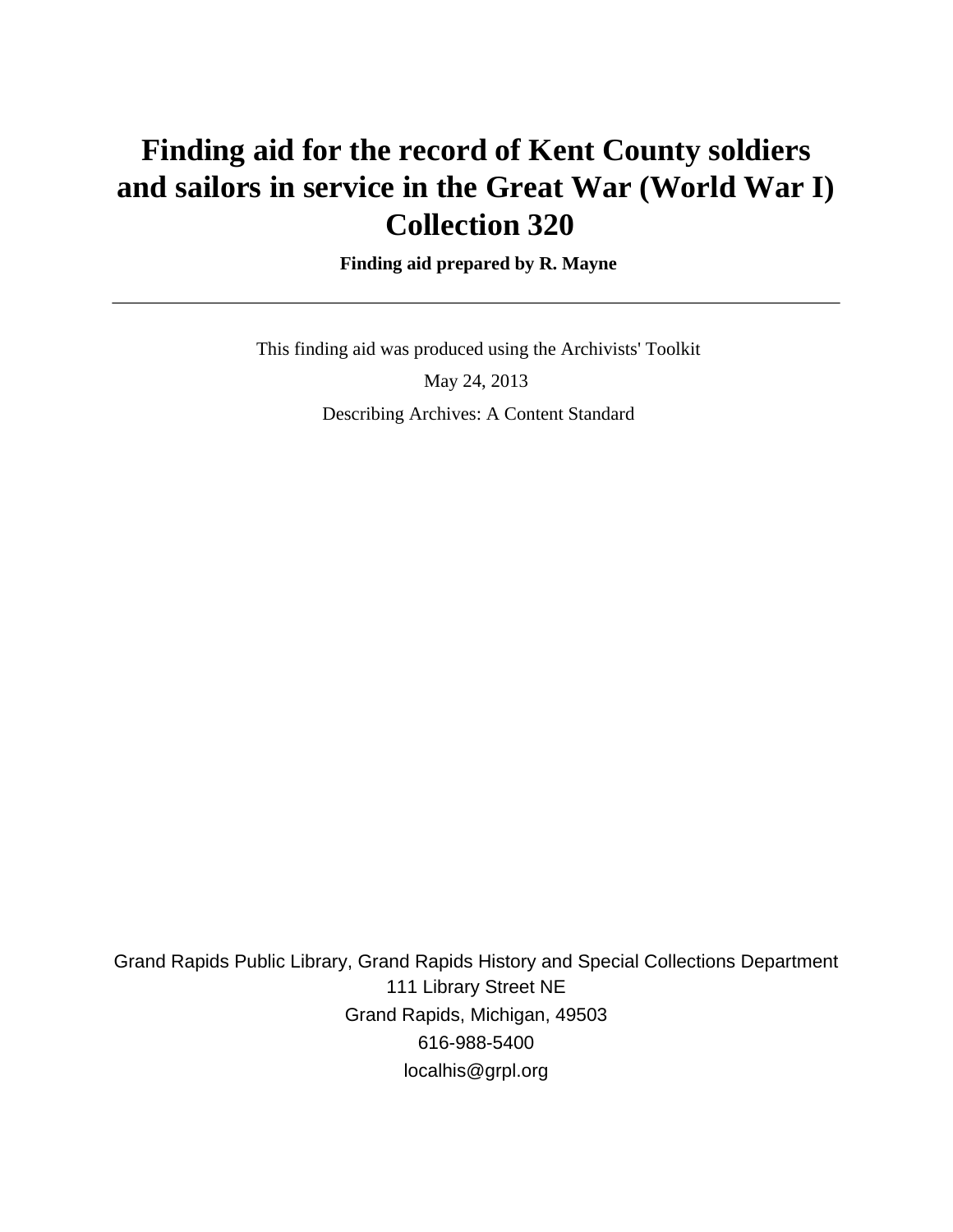## **Table of Contents**

l,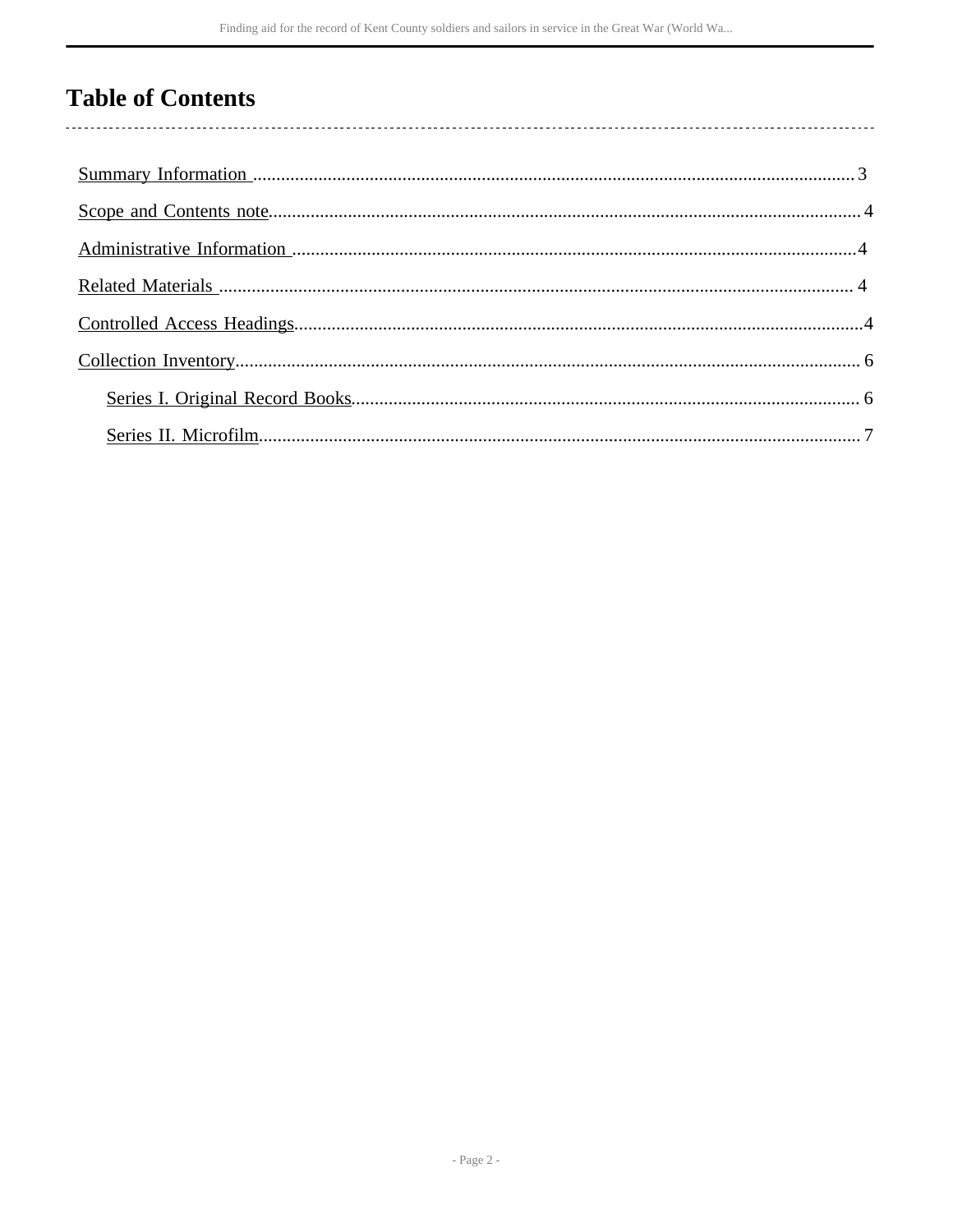# <span id="page-2-0"></span>**Summary Information**

| <b>Repository</b> | Grand Rapids Public Library, Grand Rapids History and Special<br><b>Collections Department</b>                                                                                                                                                                                                                                                                                                                                                                                                                                                                                                  |
|-------------------|-------------------------------------------------------------------------------------------------------------------------------------------------------------------------------------------------------------------------------------------------------------------------------------------------------------------------------------------------------------------------------------------------------------------------------------------------------------------------------------------------------------------------------------------------------------------------------------------------|
| <b>Title</b>      | Record of Kent County soldiers and sailors in service in the Great War<br>(World War I)                                                                                                                                                                                                                                                                                                                                                                                                                                                                                                         |
| Date [inclusive]  | 1917-1919                                                                                                                                                                                                                                                                                                                                                                                                                                                                                                                                                                                       |
| <b>Extent</b>     | 15.3 Linear feet 19 boxes                                                                                                                                                                                                                                                                                                                                                                                                                                                                                                                                                                       |
| Language          | English                                                                                                                                                                                                                                                                                                                                                                                                                                                                                                                                                                                         |
| <b>Abstract</b>   | The Record of Kent County Soldiers and Sailors in Service in the Great<br>War is a collection made up of a single set of original records from<br>World War I. It contains typed forms, compiled in buckram ledger-type<br>books alphabetically, by the name of the Kent County, Michigan soldiers<br>serving. Three columns of information are captured: 1) Personal Record<br>2) War Record 3) Family Record. A microfilm copy is also now available.<br>Also called the Census of World War I Veterans, there is a searchable<br>index on the Western Michigan Genealogical Society website. |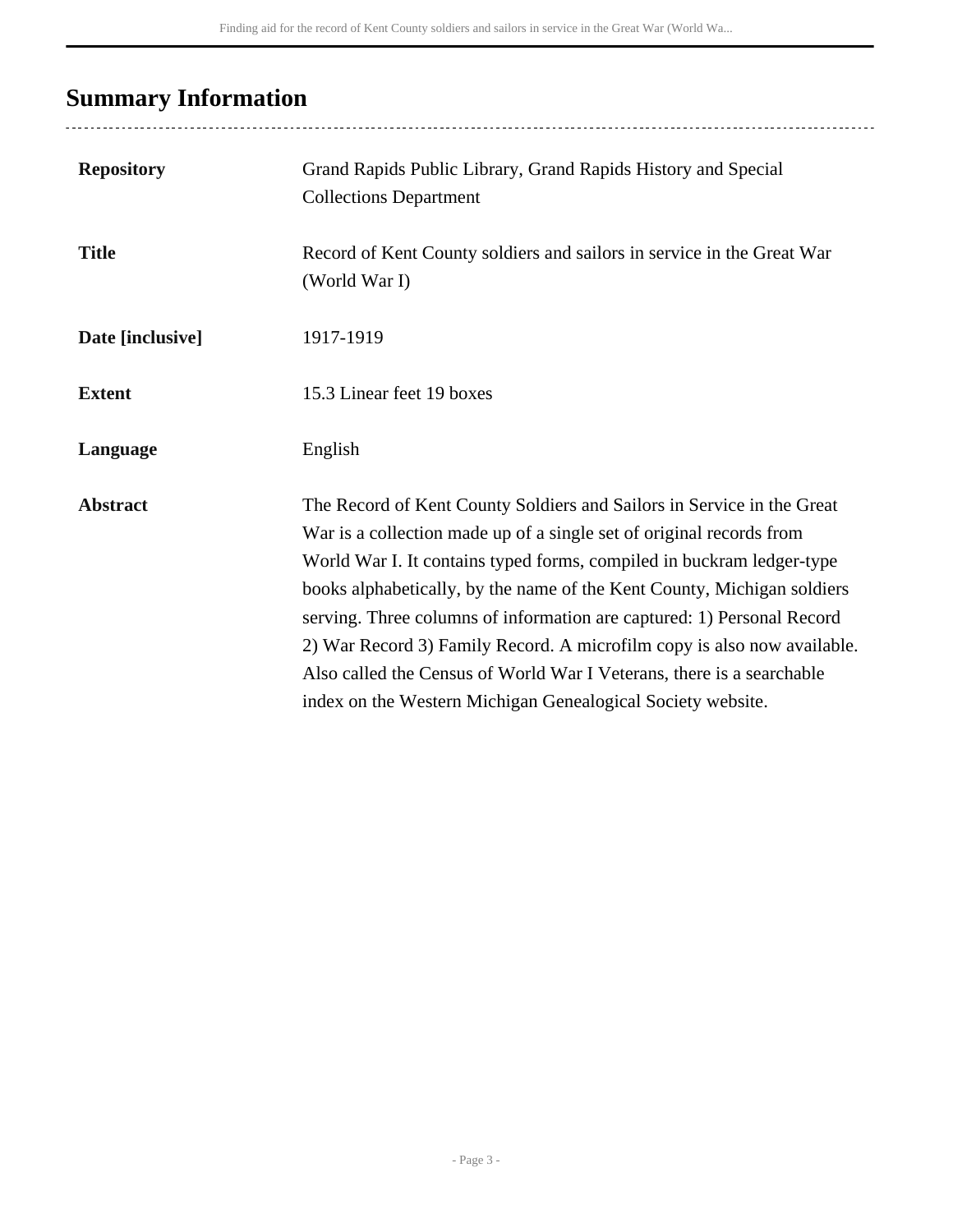### <span id="page-3-0"></span>**Scope and Contents note**

The process for capturing this information is unknown. A rare clipping is found on the entry page.

In July 2002, Evelyn Sawyer, of the Western Michigan Genealogical Society, began creating a database giving information on the soldiers name, date, parents names, and place of birth. See the microfilm for possible additional information. This database is located on the Western Michigan Genealogical Society Website under the name "Census of World War One Veterans, Kent County, Michigan."

### <span id="page-3-1"></span>**Administrative Information**

#### **Publication Information**

Grand Rapids Public Library, Grand Rapids History and Special Collections Department

#### **Immediate Source of Acquisition note**

Unknown

## <span id="page-3-2"></span>**Related Materials**

#### **Related Archival Materials note**

Coll. 318 Grand Rapids in World War I Collection, provides access to some small accessions of information on the Great War, as well as a list of several other GRPL archival collections related to this war.

### <span id="page-3-3"></span>**Controlled Access Headings**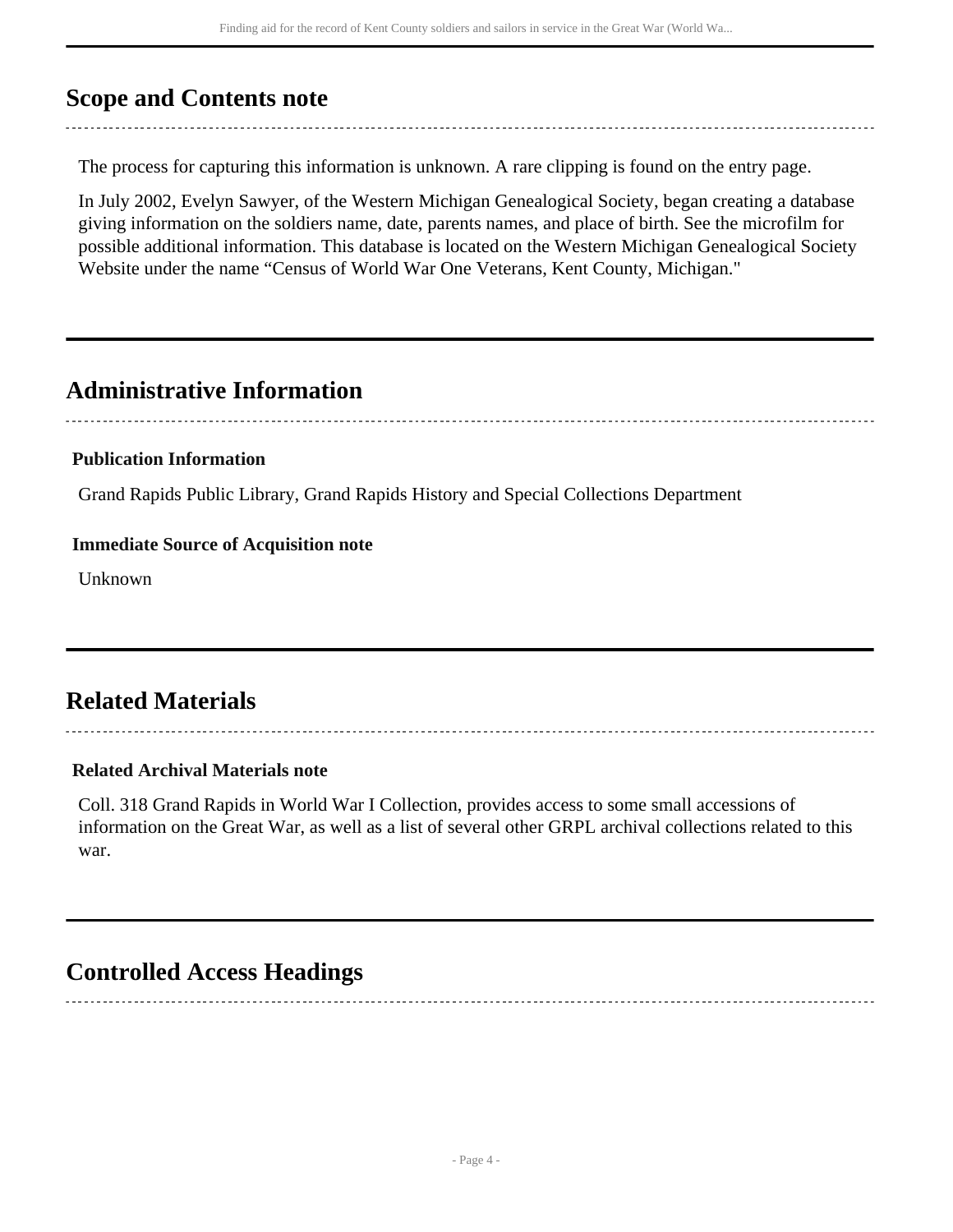#### **Geographic Name(s)**

• Grand Rapids (Mich.) -- History

### **Subject(s)**

• World War, 1914-1918 -- Registers -- Michigan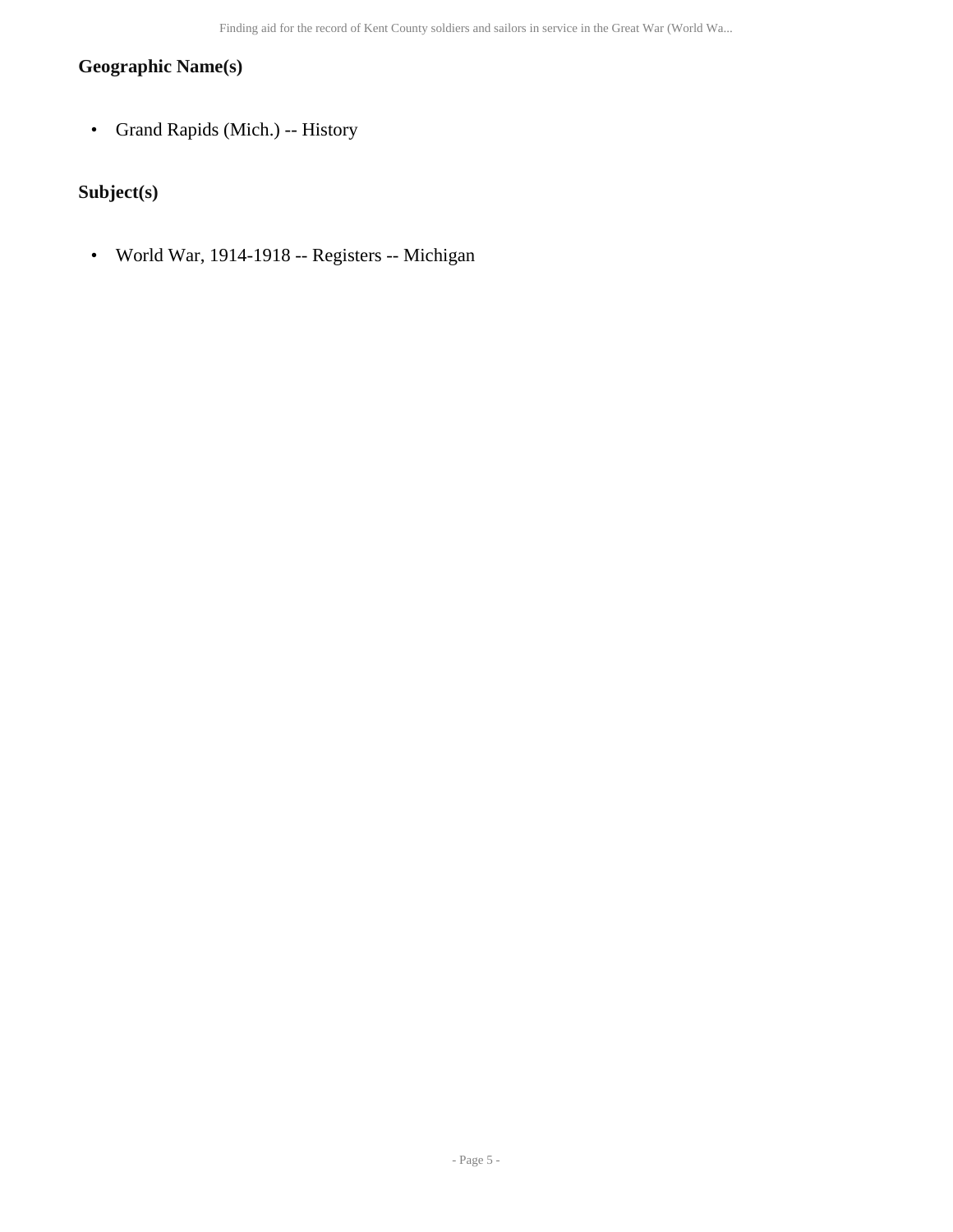## <span id="page-5-0"></span>**Collection Inventory**

<span id="page-5-1"></span>

|  | <b>Series I. Original Record Books</b> |  |  |
|--|----------------------------------------|--|--|
|--|----------------------------------------|--|--|

#### **Arrangement note**

Cards are arranged by alphabetically by last name.

|                    | <b>Box</b>       |
|--------------------|------------------|
| $A-BEY$            | $\mathbf{1}$     |
| <b>BIA-BUN</b>     | $\overline{2}$   |
| <b>BUR-COZ</b>     | 3                |
| <b>CRA-DLU</b>     | $\overline{4}$   |
| $\textsc{DOB-FOX}$ | 5                |
| FRA-GYS            | $\sqrt{6}$       |
| HA-HON             | $\boldsymbol{7}$ |
| $HOO-JUR$          | $8\,$            |
| KA-KZ              | 9                |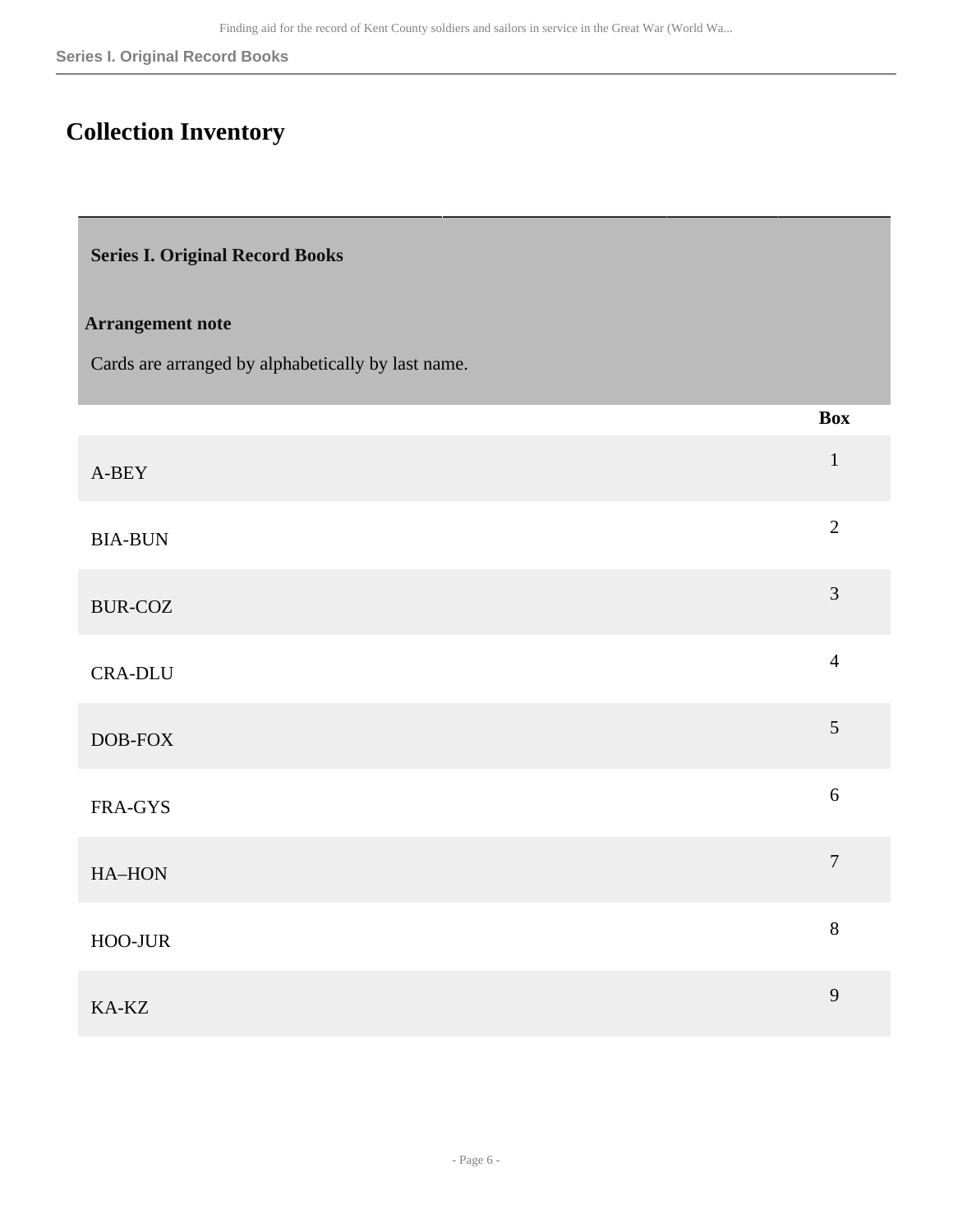<span id="page-6-0"></span>

| $\operatorname{A-Be}$                                                                                                   | $\mathbf{1}$ |
|-------------------------------------------------------------------------------------------------------------------------|--------------|
|                                                                                                                         | <b>Box</b>   |
| Series II. Microfilm<br><b>General note</b><br>Located in Grand Rapids History & Special Collections microfilm cabinets |              |
|                                                                                                                         |              |
| WIA-ZYL                                                                                                                 | 19           |
| VIB-WHI                                                                                                                 | $18\,$       |
| TOB-VEY                                                                                                                 | $17\,$       |
| STA-TO                                                                                                                  | $16\,$       |
| SCI-SR                                                                                                                  | 15           |
| REL-SCH                                                                                                                 | $14\,$       |
| PE-REK                                                                                                                  | 13           |
| MU-PEE                                                                                                                  | 12           |
| MCL-MR                                                                                                                  | $11\,$       |
| LA-MAC                                                                                                                  | $10\,$       |